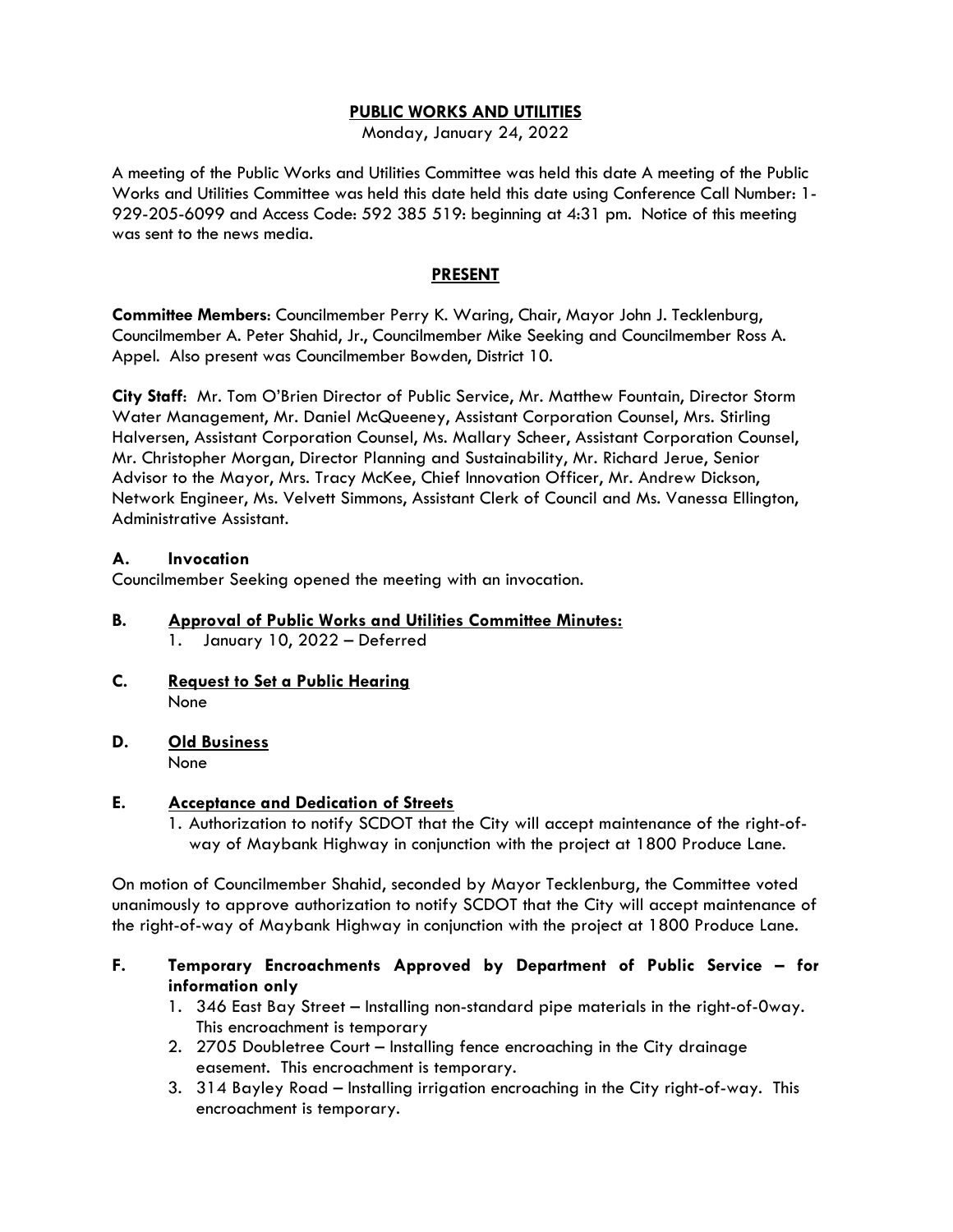- 4. 3563 Springmire Court Installing fence encroaching in the City drainage easement. This encroachment is temporary.
- 5. 307 Bayley Road Installing fence encroaching in the City's drainage easement. This encroachment is temporary.
- 6. 556 Lesesne Street Installing irrigation encroaching in the City right-of-way. The encroachment is temporary.
- 7. 151 Brailsford Street Installing irrigation encroaching in the City right-of-way. The encroachment is temporary.
- 8. 2921 Calvacade Circle Installing fence encroaching in the City's drainage easement. This encroachment if temporary.

Mr. O'Brien conveyed all of the encroachments were inspected and approved by staff. He mentioned the City was allowing use of a double pipe at 346 Eastbay Street.

# **G. Public Service Department Update**

None

## **H. Stormwater Management Department Update**

1. King/Huger Drainage Project – Recommend approval to apply for a FEMA HMGP grant for the design and construction of a pump station (Project Phase 2) at the intersection of Huger and King Streets. Total funding request of \$9,582, 143.00 (Federal Share \$7.186. 607.25 and City Match of 42, 395, 535.75). The City match is available within the Drainage Fund.

Councilmember Shahid mad a motion to approve the King/Huger Drainage Project – apply for a FEMA HMGP grant for the design and construction of a pump station (Project Phase 2) at the intersection of Huger and King Streets. Total funding request of \$9,582, 143.00 (Federal Share \$7.186. 607.25 and City Match of 42, 395, 535.75). The City match is available within the Drainage Fund. Mayor Tecklenburg seconded the motion.

Councilmember Appel asked Mr. Fountain how many pumps were currently on the peninsula. Mr. Fountain replied there was a smaller pump station located off of Bravo Street, a midsize pump station at Concord Street, Spring/Fishburne Streets and King/Huger Streets.

Councilmember Appel felt it important for the public to know, that for so of there was a reliance totally upon gravity, slopes, ditches and pipes. There was only so much gravity could do in our Lowcountry. Changing the approach in a fundamental way was another example of how The City was getting serious about moving water around.

The Chair stated he couldn't agree more. He mentioned the Mayor mentioned the Spring/Fishburne pump could move one million gallons of water per minute. Mr. Fountain said there were three pumps there moving stormwater out during rain events.

Mayor Tecklenburg thanked the Charleston Housing Authority who allowed the City to place the pump station on their property.

Councilmember Seeking asked whether there would be backup generator capabilities. Mr. Fountain replied that was one of the options but purchasing one depended upon the amount of funding the City acquired. Councilmember Seekings asked if this would be a good idea. Mr. Fountain replied yes it would for this location. King and Huger Streets were used during emergency events. It was a very important corridor which was part of the reason why it was a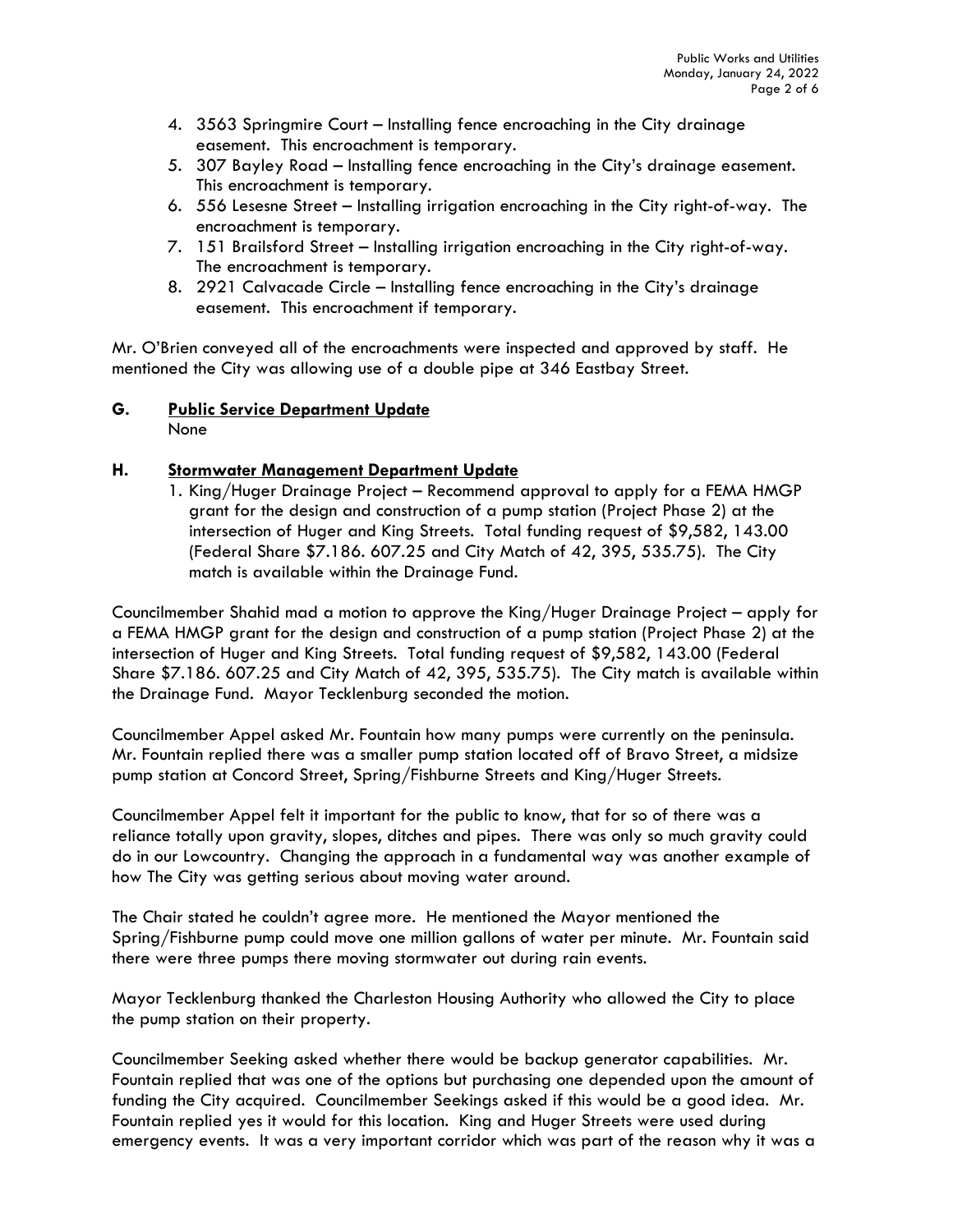priority project. Additionally, it served the affordable housing complex and businesses within the area.

The Committee voted on the motion and it was unanimously approve.

2. Johns island Resiliency Plan – Discussion of Project Report

Mr. Fountain displayed and reported on a PowerPoint presentation entitled Stormwater Management Department, JOHNS ISLAND RESTORATION PLAN TO IMPROVE FLOOD RESILIENCEY PW&U COMMITTEE JANUARY 2022. A copy was included in the agenda packet.

Councilmember Shahid and the Committee members thanked Mr. Fountain for his presentation.

The Chair asked Mr. Fountain whether the screen buffers were opened or clogged when they get to the outfall. Mr. Fountain replied some of the outfalls could be enhanced but not totally cleaned.

Councilmember Shahid felt this was a lot of work. Mr. Fountain replied it was a collaboration of a lot of people on Johns Island working very hard for over a year. Money wise, staff was looking at increments, manageable bites as a way to proceed with the project. The screen buffer could be done at staff level however, from a stormwater perspective an ordinance drafting process was needed with outreach from the community. Currently, the focus was on the funded Barberry Woods project, the stream buffers. Other projects would be considered.

Mayor Tecklenburg felt the City was moving in the right direction. He concurred with Mr. Fountain, the ordinances should be worked on and brought back to this Committee for review. The Chair agreed.

3. Medical District Tunnel Extension at Ehrhardt – Project Update

Mr. Fountain He displayed and report on a PowerPoint presentation Stormwater Management Department MEDICAL DISTRICT TUNNEL EXTENSION AT EHRHARDT STREET PW&U COMMITTEE JANUARY 2022.

Mr. Fountain conveyed the construction bids were in and following staff review a recommendation would be presented at the next Committee meeting. He noted this was the concept to extend the deep tunnel system from Sprint/Fishburne into the Medical District.

In response to a question from the Chair, Mr. Fountain replied he would have to double check but the size of the pipe would either be a 6-foot or 8-foot tunnel add on. The yellow line indicated a connection to a cross tunnel at President Street, a bigger tunnel that was being tied into. He noted the second reason was that the area was owned by the Medical University of South Carolina (MUSC). They are dedicating the easement to the City of Charleston making it a straight forward project given it was so deep underground. This made the project straight` forward to obtain the easement.

Councilmember Shahid asked did MUSC own the 27-acres. Mr. Fountain using the map presented and oriented Councilmember Shahid with the properties and its owners.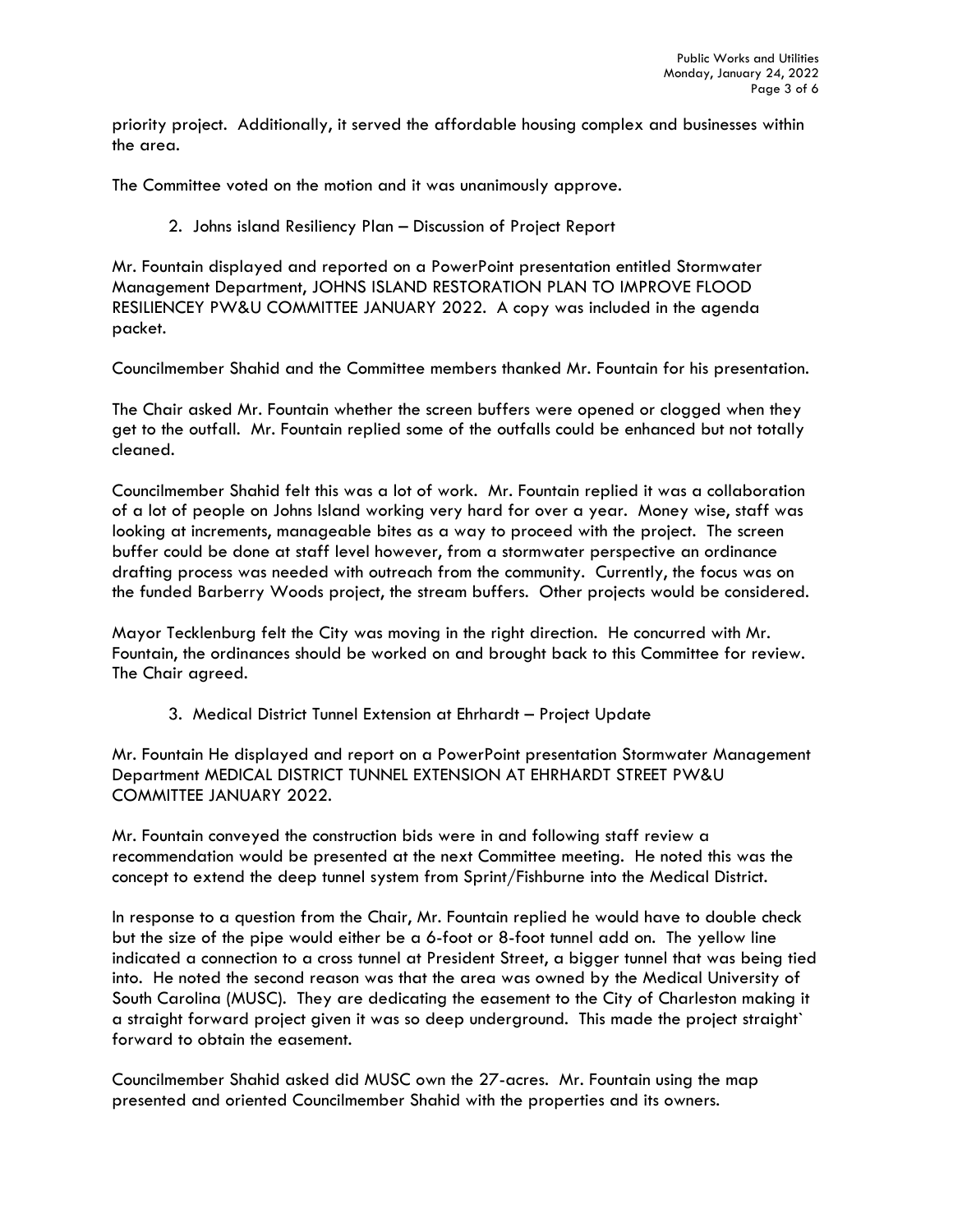Councilmember Appel asked Mr. Fountain if there was any state funding forthcoming for this project. Though he loved MUSC, as public entity he wasn't sure they paid public taxes. Mayor Tecklenburg thanked Governor Henry McMaster for his help, agreed to do so ever since his visit to the Spring/Fishburne project. However, as things ended up working out, that was the year Covid-19 hit resulting with delays. The City would not have received federal funds without the assistance from the Governor. He noted MUSC also advocated on behalf of the City throughout the process.

In response to a question from the Chair, Mayor Tecklenburg replied the amount awarded to the City was approximately \$10M.

Continuing Mr. Fountain reported the following,

## **Background**

- City Design Effort from Calhoun West Prelim Engineering 2019
- Funding Options Discussed
- City Design Completed in 2020
- Easement Dedicated
- HUD Application in 2020
- Grant Award in 2021
- HUD ESA
- Release of Funds Approved
- Construction Docs
- Project Bid Phase

## **Project Impact**

- Medical District
	- o Employs 25,000 People
	- o Serves 400,000 Patients Per year including 75,000 Veterans
	- o 120 Businesses
	- o 25% of Population Served is LMI
- Opportunity to Leverage \$200 Million Spring/Fishburne Project
- \$150M HUD CDBG MIT Grant

## **Next Steps**

- February 2022 construction Contract Award to PW&U/Council
- Spring 2022 Tunnel Extension Construction Start
- 2022 S/F Ph 4 Completed with Gravity Outfall Functional
- End of  $2022 S/F$  Ph 5 Construction Start
- End of 2023 Tunnel Extension Complete with Gravity Drainage
- 2024  $S/F$  Ph 5 Completed to Add Pumping Capacity

The Chair asked if the property would be able to drain with only one intake. Mr. Fountain replied yes. The Ehrhardt basin when completed would be able to drain into the Spring/Fishburne project without major infrastructure work on the street level. He said it would be very expensive just because of how much stuff was currently in the ground in the medical district.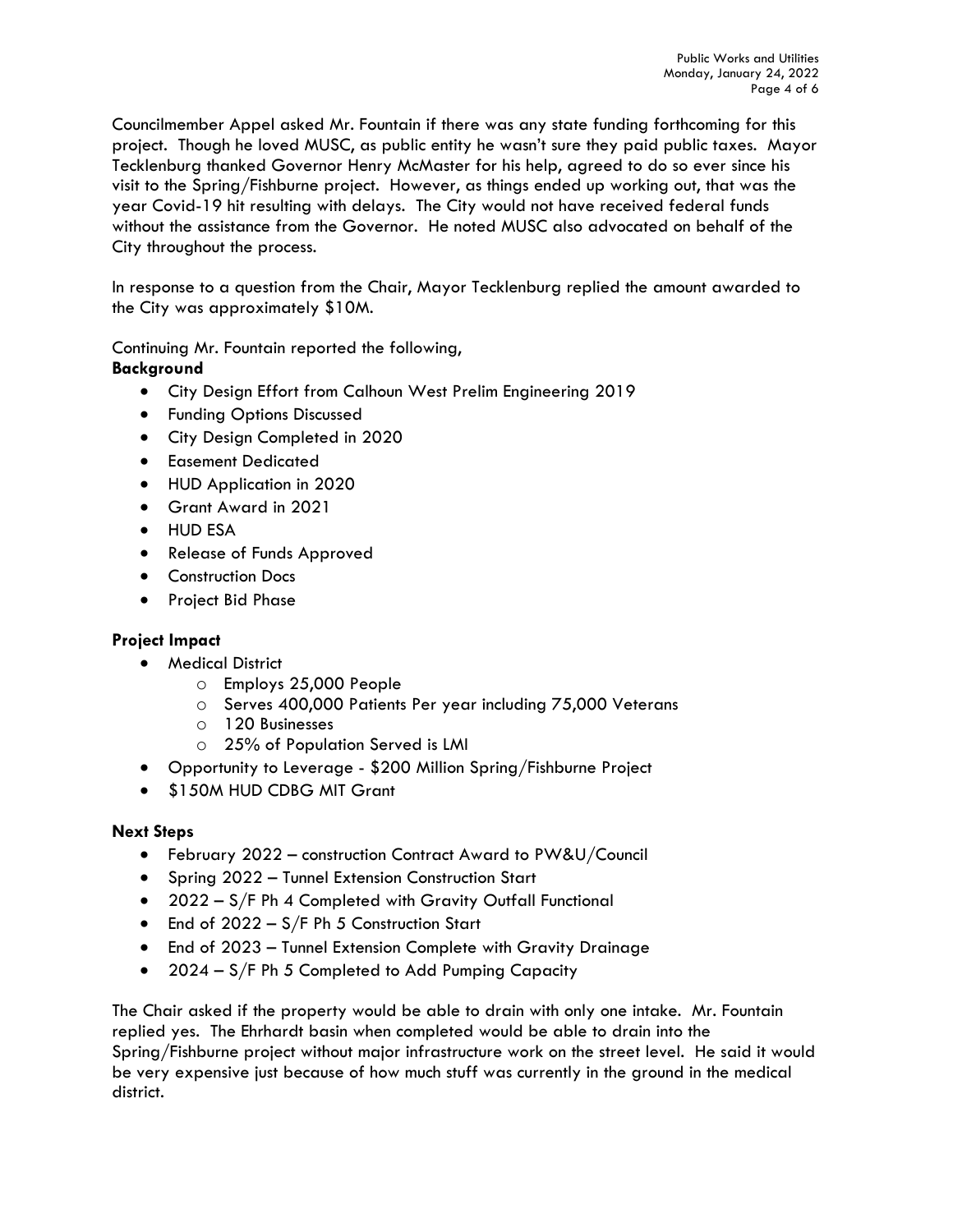Councilmember Shahid asked if there were any other revenue sources available. Mr. Fountain replied he would have to talk with Mrs. Wharton, CFO, Budget Finance and Revenue Collections to see whether any funds were available. Councilmember Shahid didn't want to miss an opportunity to tap into any available funds.

Mayor Tecklenburg thanked Mr. Fountain Mr. Frank Newham, Senior Engineering Project Manager and Mr. Steve Kirk, Senior Engineering Project Manager on pulling this together. He wanted to remind the Committee the City took a risk taking on this project. Normally on Capital projects the City would not spend money getting the engineer and design work done before having funds for the project. However, in this case, feeling there was a good chance of receiving the grant with the support of the Governor and knowing the timing of the Spring/Fishburne project, it was important to move the project forward. Council approved the funding to proceed. MUSC was very thankful to the City. Mayor Tecklenburg said it was quite a feat to pull off, thanking everyone. The Chair agreed.

The Chair asked who made the motion and seconded. Councilmember Shahid said he made the motion and Mayor Tecklenburg said he seconded the motion.

With regards to the expansion of the Committee members, he asked Mr. McQueeney, whether the Committee needed to vote on the proposed increase to the membership. Mayor Tecklenburg replied the ordinance changing the membership would be voted upon at the upcoming City Council meeting.

Ms. Ellington asked the Chair of the six Councilmembers present who were the voting members of the committee.

Mayor Tecklenburg replied going by the way the names appeared on the Standing Committee list, and with all due respect to Councilmember Bowden, he would not be a voting member until the ordinance was approved. The Mayor apologized for not communicating that to Councilmember Bowden.

Mayor Tecklenburg had one request given the matter would be of particular importance to this Committee, the City of Charleston and given the Committee has a couple of new members he wanted to let everyone know about the relocation of the relocation of the Public Works facilities. The City received notification of the relocation of the Public Works facilities last year. It's been go through the procurement process to hire a consultant, to help with the space and move, an architectural firm to help with the design of the future facility. He thought it appropriate for Mr. O'Brien to ask a gentleman named Edmund to give an update and subsequently quarterly updates. Over the next year and half this project would be unfolding. He thought it important to determine the what, where and when we would build and to house public works facility in the future.

The Chair asked how long the City had to be in the current location. Mayor Tecklenburg replied the way the agreement worked was they can give the City a three-year notice and the City had to be out. The Mayor felt it was incumbent upon the City to get moving because they were going to start coming out of the ground next year. Though they hadn't given the City notice the Mayor felt it was time to get something going. The Chair said he agreed because three years was not a lot to get something designed and built especially in a hurricane prone regions.

Mr. O'Brien said he would be glad to speak with Edmund and get something set up.